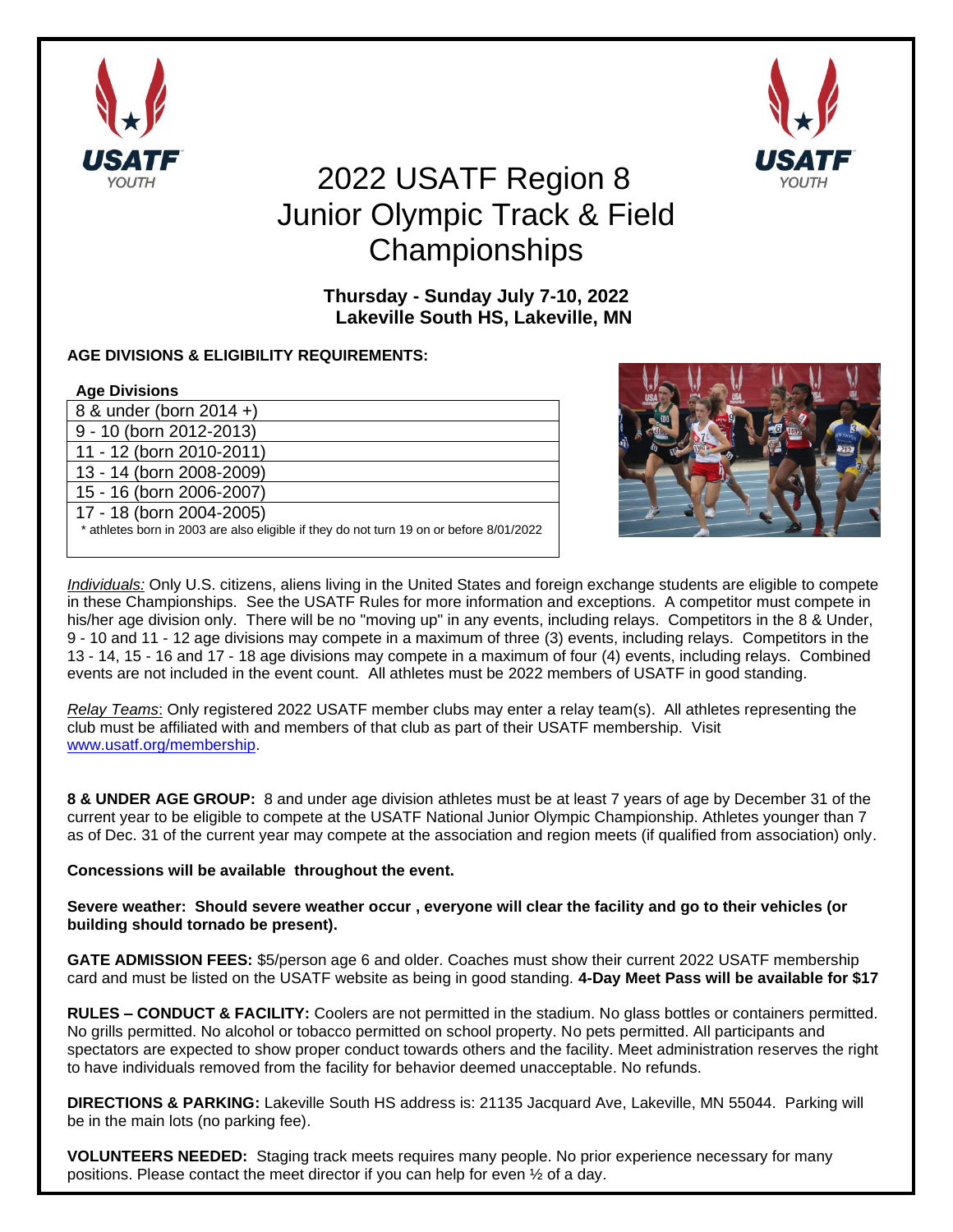**NO ANIMALS PERMITTED AT THE TRACK STADIUM OR FIELD EVENT VENUES:** Exception made for service animals for individuals with disabilities.

## **Track**

This is an 9 lane 400-meter track. All races will utilize Finish Lynx Automatic timing system as primary and back up.

**Spikes must be pyramid shaped with a maximum exposed length of ¼ inch**. This applies to the long jump, triple jump, high jump and pole vault as well as all running events. Meet officials will enforce this rule. The penalty for this infraction is disqualification.

#### **Long/Triple Jump**

The long jump/triple jump will be contested along the south part of the facility (behind the scoreboard). We will utilize two pits, either west or east depending on wind.

#### **High Jump**

The high jump will be contested on the infield in the north apron. There will be two pits set up.

#### **Pole Vault**

The pole vault will be contested in the south part of the facility. Vaulting direction will be determined 1 hour prior to my meet administration.

#### **Shot Put**

The shot put will be contested on the southwest corner track facility. The competition circle is cement. There will be a practice ring available. We will use two rings.

#### **Discus**

Will be contested on the discus circle located outside the track. The competition circle is cement.

#### **Hammer**

Will be contested on the hammer circle located at Hamline University on Thursday evening: 1536 Hewitt Ave, St. Paul, MN 55104

#### **Javelin**

The javelin will be contested outside the track (west side). The competition runway is grass.

## **Weighing of Implements**

All implements will be weighed and measured in the garage on the west end of the stadium.

## **Pole Vault – Weigh in and Pole Storage**

Weigh in for vaulters will be available in the garage on the west end of the stadium at any time prior to the start of their event. Pole storage may not be available.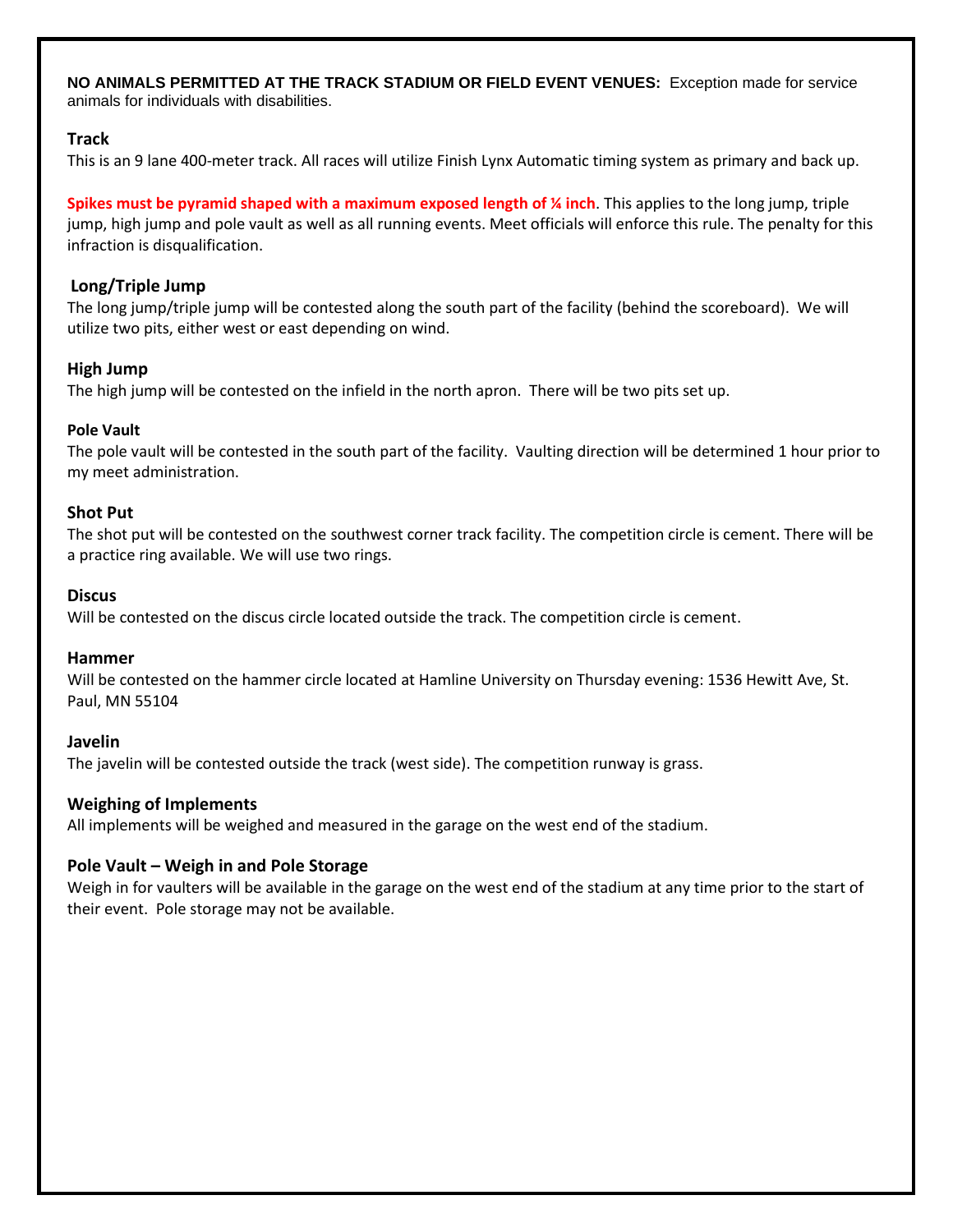| <b>HOTEL</b>       | <b>PHONE</b> | <b>ADDRESS</b>                          | <b>RATE</b>                          |
|--------------------|--------------|-----------------------------------------|--------------------------------------|
| Holiday Inn &      | 952-469-1134 | 20800 Kenrick Ave, Lakeville, MN 55044  | 1 King Bed - \$129 + tax per night   |
| <b>Suites</b>      |              |                                         | 2 Queen Beds - \$ 139 + tax          |
|                    |              |                                         | 2 Queen Beds Poolside - \$169 + tax  |
|                    |              |                                         | Two Room Suites - \$179 + tax        |
| Candlewood         | 612-808-5580 | 21060 Keswick Loop, Lakeville, MN 55044 | \$129+tax king bed per night         |
| <b>Suites</b>      |              |                                         | $$139 + tax$ queen bed               |
| <b>Quality Inn</b> | 952-898-3718 | 17605 Kenrick Ave, Lakeville, MN 55044  | July 7 & July 10 - \$ 129.99 + tax   |
|                    |              |                                         | double occupancy/2 queen beds        |
|                    |              |                                         | July 8 & 9 - \$ 149.99 + tax double  |
|                    |              |                                         | occupancy/2 queen beds               |
|                    |              |                                         | Extra adult +\$ 10.00 per night.     |
| Motel 6            | 952-469-1900 | 11274 210th St W, Lakeville, MN 55044   | Rates starting at \$69.99 single     |
|                    |              |                                         | occupancy                            |
| Hampton Inn        | 952-213-3144 | 20851 Keokuk Ave, Lakeville, MN 55044   | Run of the house rooms: \$144 per    |
|                    |              |                                         | night                                |
| Baymont by         | 952-835-1586 | 17145 Kenyon Ave, Lakeville, MN 55044   | TBD \$109.99 Thursday; \$129.99      |
| Wyndham            |              |                                         | Friday and Saturday; \$109.99 Sunday |
|                    |              |                                         | Will hold 20 with 2 queen beds until |
|                    |              |                                         | one month prior. Must call direct to |
|                    |              |                                         | receive group rate.                  |

## **Events going on nearby:**

Visit Lakeville: <https://visitlakeville.org/eat-drink/>

Pan O Prog is our week long festival: <https://www.panoprog.org/>

July 8 & 9 is Prior Lake's Lakefront Music Fest: <https://www.lakefrontmusicfest.com/>

July 10 Jeff Dunham at Mystic Lake [https://www.eventticketscenter.com/jeff-dunham-prior-lake-07-](https://www.eventticketscenter.com/jeff-dunham-prior-lake-07-10-2022/4401461/t) [10-2022/4401461/t](https://www.eventticketscenter.com/jeff-dunham-prior-lake-07-10-2022/4401461/t)

Area attractions: <https://visitlakeville.org/things-to-do/>

Summer Video: <https://www.youtube.com/watch?v=HgXvvYJ098Y>

Hot Deals (coupons) <https://visitlakeville.org/lakeville-area/hot-deals/>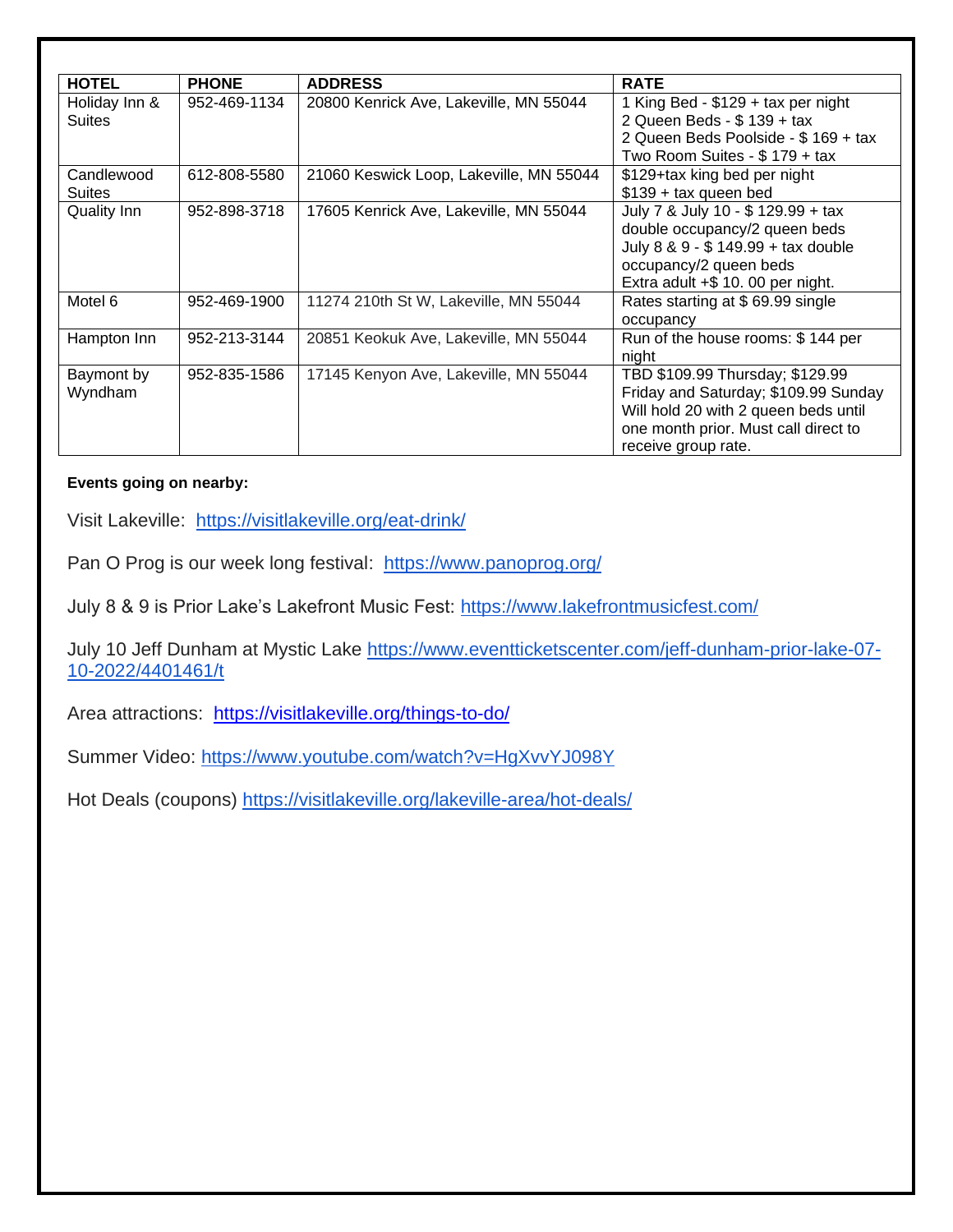**ENTRY PROCESS: Invitations will be sent via athletic.net to all qualifying athletes following their Association championships (Primary Qualifiers). Secondary qualifiers will receive notification by Tuesday June 21 that they can enter. Questions please contact: Josh Gerber: president@minnesota.usatf.org.**

**Registration Costs:**

Individual Entries: \$8 per event Relay Entries: \$32 per relay team Decathlon/Heptathlon: \$20 per decathlete/heptathlete Triathlon/Pentathlon: \$15 per triathlete/pentathlete

Club Administrators and Unattached Athletes should register online at **<https://www.athletic.net/TrackAndField/meet/464505> Registration Begins: June 21, 2022 @ 9AM Registration Deadline: July 5, 2022 @ 11PM**

#### **Late Entries**

Late entries must go through and be approved by your respective association chair. If approved the fee structure will be as follows: Within 24 hours past the original deadline Wednesday \$25 per athlete 24-48 hours past the original deadline Thursday \$50 per athlete Any time after that Thursday \$100 per athlete Late fees will be due at gate when picking up athletes bib.

**On site registration will NOT be offered. Fees must be paid online by the close of registration.** Accuracy of data entered is the responsibility of each club and/or athlete. Please validate data within Athletic.net for accuracy prior to submitting entry. An instructional video on the online registration process may be accessed by visiting, <http://cs.athletic.net/blog/b/athletic/archive/2016/01/18/getting-started-athletic-net-tutorials.aspx>

## **Athlete Competition/Bib Numbers**

Athletes entered in the meet will receive a bib number at packet pick-up along with a wristband. Bib numbers are required for competition and must be worn on the front of the uniform unless instructed otherwise. There is a \$5 replacement fee for lost bib or wristband. Requests for replacements should be made at the Registration tent located outside the main gate. A wristband is required at admission gate for free admission.

**Coaches:** Coaches may pick up an entire team packet of bibs provided the coach is listed in good standing as a coach with USATF for 2022. You can find that list here: [https://www.usatf.org/programs/coaches/coaches-registry.](https://www.usatf.org/programs/coaches/coaches-registry)

**EVENT RESULTS:** Results will only be posted online at [www.wayzataresults.com](http://www.wayzataresults.com/) and on the scoreboard. No printed results will be available.

**AWARDS:** USATF medals will be awarded to the top nine (9) individuals and the top nine (9) relay teams in each event of each age division.

**CLOSED FIELD AND WARM-UP AREA:** The football field will be closed except for a flagged warm-up area. The track is closed for all warm-ups once the meet begins.

**COACHES BOXES/CLOSED OFF AREAS:** Infield: IS CLOSED TO ALL ATHLETES AND COACHES DURING THE MEET. Only athletes who have been checked in by the clerk will be allowed to enter the infield for warmups. Field Event areas will have designated coaching boxes.

**PROTESTS:** There will be a \$100 cash fee for all protests. Protests must be submitted to the Referee at once and not later than 30 minutes after a result has been announced. The protest fee will be refunded if the protest is upheld. The clock will start on the live results once the results become official, once that clock expires there will be no further protests for that event. To initiate a protest please go to the press box.

**TRACK EVENT CHECK-IN:** Track athletes will check in on the outside of the track near the 200m start line. Only athletes will be allowed in the clerking area. See attached map for clerking area.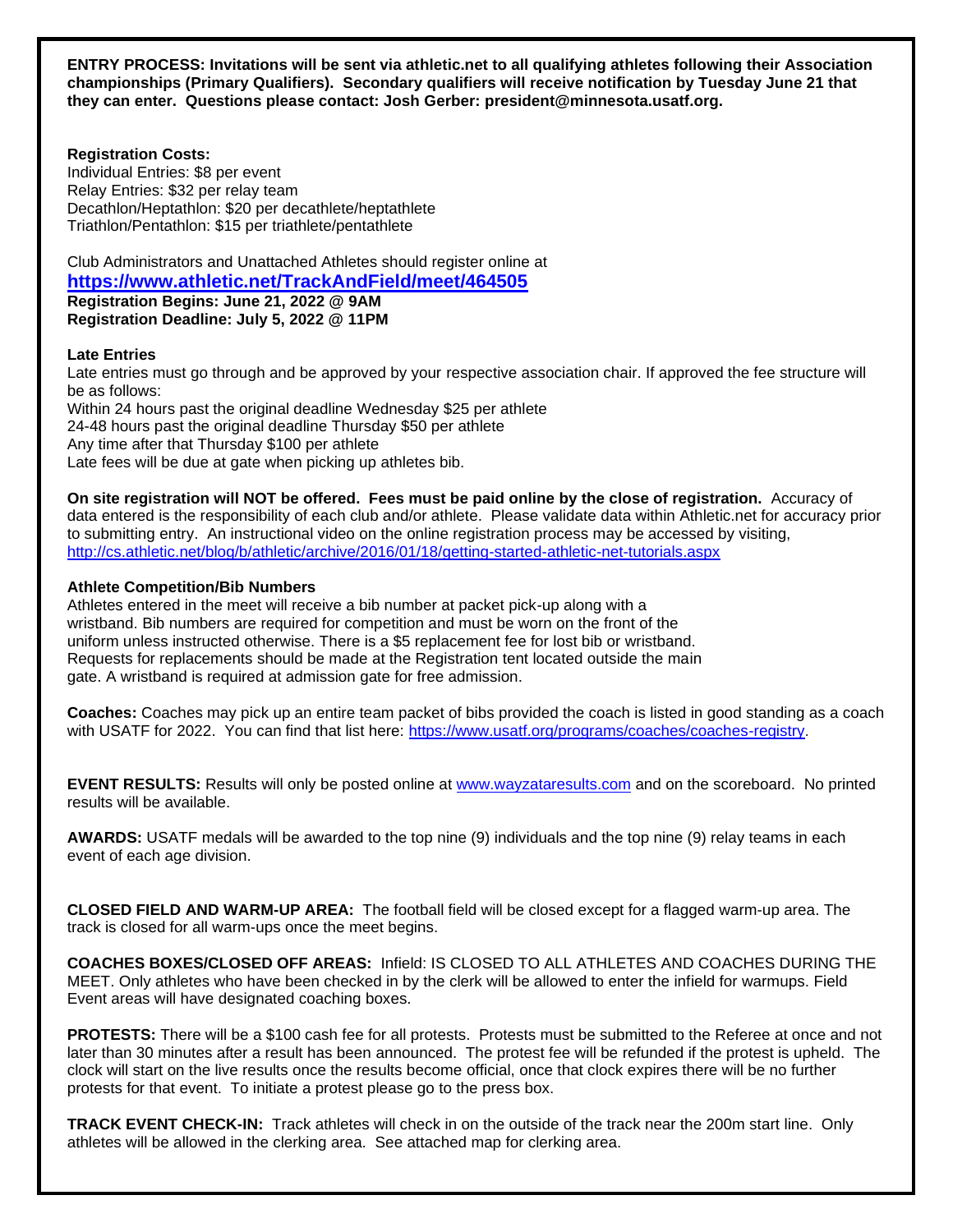**FIELD EVENT CHECK-IN:** Field athletes should report in no earlier than 30 minutes prior to the scheduled start of the field event at the field event venue but not later than the scheduled start. Athletes may be permitted to check-in after the scheduled start while an event is still in the preliminary stage but will not be permitted to take warm-up attempts after the event has officially started. Crossbars will not be lowered in the high jump or pole vault for late arriving athletes. If an athlete has not checked in at the point all other athletes have completed preliminary attempts, a late arriving athlete will not be permitted to compete.

**LONG JUMP/TRIPLE JUMP:** Athletes must check in with the event officials and work with the officials to get jumps completed before leaving for other events or communicate with officials about event conflicts. Officials will attempt to work with athletes to manage track and field event conflicts or field and field event conflicts by providing for jumps out of order in preliminaries or consecutive jumps. The top 9 athletes from preliminaries will advance to the finals During the finals, athletes will jump in reverse order  $(9<sup>th</sup>$  best going first, 1<sup>st</sup> competing last) and will be called to jump by the official. During the finals, athletes must be present to jump when called and must compete in the order assigned. If an athlete is not present when called during finals, the athlete will be marked as having passed the attempt and will not be permitted to take a passed jump later. Athletes may request to take consecutive jumps in preliminary rounds or finals.

**POLE VAULTER WEIGH-IN AND IMPLEMENT WEIGH-IN:** Shot, discus, javelin and hammer weigh-in and inspection will take place near the entry to the stadium beginning at 7:15 AM Saturday for all age divisions. Javelins, hammers, pole vault poles and implements used for combined events will be inspected at field event venues. Only implements inspected will be allowed into competition. See implement table for specifications for each age group event.

| <b>Implements</b> |                    |                    |                    |                     |                     |
|-------------------|--------------------|--------------------|--------------------|---------------------|---------------------|
| 8 & Under         | $9 - 10$           | $11 - 12$          | $13 - 14$          | $15 - 16$           | $17 - 18$           |
| Shot Put (G) 2 kg | Shot Put (G) 6 lb. | Shot Put (G) 6 lb. | Shot Put (G) 6 lb. | Shot Put (G) 4 kg   | Shot Put (W) 4 kg.  |
| Shot Put (B) 2 kg | Shot Put (B) 6 lb. | Shot Put (B) 6 lb. | Shot Put (B) 4 kg  | Shot Put (B) 12 lb. | Shot Put (M) 12 lb. |
| Mini Jav (G) 300g | Mini Jav (G) 300g  | Javelin (G/B) 450G | Javelin (G) 600g   | Javelin (G) 600g    | Javelin (W) 600g    |
| Mini Jav (B) 300g | Mini Jav (B) 300g  | Discus (G) 1 kg    | Javelin (B) 600g   | Javelin (B) 800g    | Javelin (M) 800g    |
|                   |                    | Discus (B) 1 kg    | Discus (G) 1 kg    | Discus (G) 1 kg     | Discus (W) 1 kg     |
|                   |                    |                    | Discus (B) 1 kg    | Discus $(B)$ 1.6 kg | Discus (M) 1.6 kg   |
|                   |                    |                    |                    | Hammer (G) 4 kg     | Hammer (W) 4 kg     |
|                   |                    |                    |                    | Hammer (B) 12 lb.   | Hammer (M) 12 lb.   |

## **Field Event Information**

Throwing implements that comply with required specifications and belong to individuals may be accepted for use in competition. Implements accepted shall lose their identity as privately owned for the duration of the competition. Privately owned javelins are exempt from this loss of identity rule. The top (8) best marks will advance to the finals. In the pole vault we will follow Rule 302.5(n). We will have a field referee inspecting poles prior to warm-up to make sure that the poles are legal equipment. Each competitor will also be required to weigh in, to ensure that the athlete's weight shall be at or below the manufacturer's pole rating.

High jump progression will be 5cm, pole vault 15cm (both open and combined events) as stated in Rule 302.5(o) and 302.6(d).

High Jump and Pole Vault starting heights will be determined when entries are finalized – they will be posted on the live results site and emailed out prior to the competition.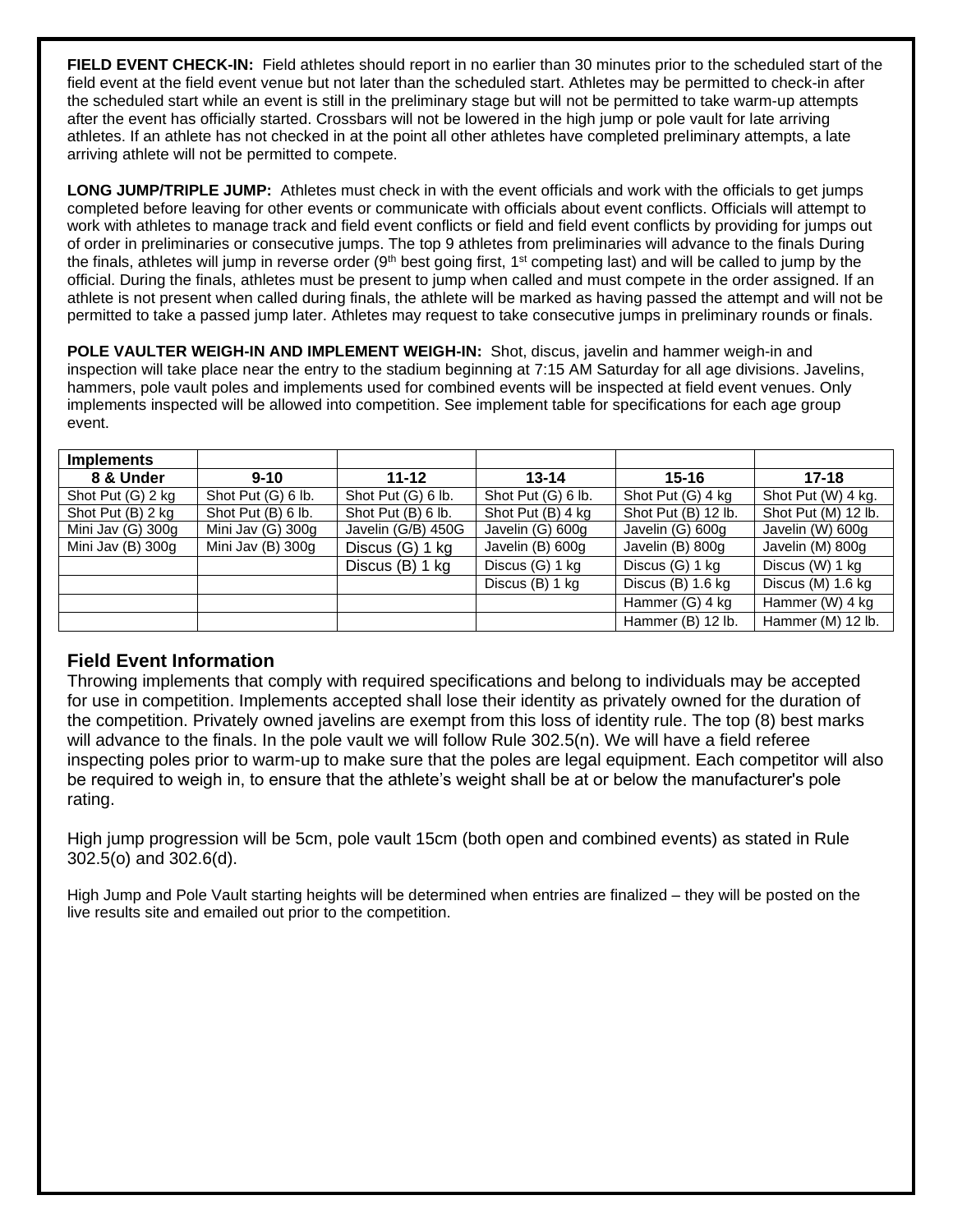**TRACK PRELIMS AND FINALS:** When 8 or fewer athletes from a gender/age group report to the clerk of course by the required check-in time for the 80/100/110 meter hurdles, the 100 meter dash, or the 200 meter dash, the event will be run as a final on the first day of competition and there will be no preliminary race. See specifications for hurdle races in the table:

| <b>Hurdle Heights</b>              | <b>Number of Hurdles</b> | <b>Start to first hurdle</b> | Space between hurdles | Last hurdle to finish |
|------------------------------------|--------------------------|------------------------------|-----------------------|-----------------------|
| $11 - 12$                          |                          |                              |                       |                       |
| 80 m Hurdles (G & B)               | 8                        | 12 <sub>m</sub>              | 7.5 <sub>m</sub>      | 15.5 m                |
| 30"                                |                          |                              |                       |                       |
| $13 - 14$                          |                          |                              |                       |                       |
| 100 m Hurdles (G) 30"              | 10                       | 13 <sub>m</sub>              | 8.0 <sub>m</sub>      | 15 <sub>m</sub>       |
| 100 m Hurdles (B) 33"              | 10                       | 13 <sub>m</sub>              | 8.5 <sub>m</sub>      | 10.5 m                |
| 200 m Hurdles (G &B)               | 5                        | 20 <sub>m</sub>              | 35 m                  | 40 m                  |
| 30"                                |                          |                              |                       |                       |
| $15 - 16$                          |                          |                              |                       |                       |
| $\overline{100}$ m Hurdles (G) 33" | 10                       | 13 m                         | 8.5 <sub>m</sub>      | 10.5 m                |
| 110 m Hurdles (B) 39"              | 10                       | 13.72 m                      | 9.14 m                | 14.02 m               |
| 400 m Hurdles (G) 30"              | 10                       | 45 m                         | 35 m                  | 40 m                  |
| 400 m Hurdles (B) 36"              | 10                       | 45 m                         | 35 <sub>m</sub>       | 40 m                  |
| $17 - 18$                          |                          |                              |                       |                       |
| 100 m Hurdles (G) 33"              | 10                       | 13 <sub>m</sub>              | 8.5 <sub>m</sub>      | 10.5 <sub>m</sub>     |
| 110 m Hurdles (B) 39"              | 10                       | 13.72 m                      | 9.14 m                | 14.02 m               |
| 400 m Hurdles (G) 30"              | 10                       | 45 m                         | 35 <sub>m</sub>       | 40 m                  |
| 400 m Hurdles (B) 36"              | 10                       | 45 m                         | 35 <sub>m</sub>       | 40 m                  |

**SPIKES:** Only ¼" pyramid spikes (or smaller) are permitted on the track. Improper spikes will not be permitted. ¼" replacement spikes will be available to purchase until supplies are sold out. Athletes are expected to bring their track shoes with spikes to the clerking area for inspection.

**ADVANCEMENT TO FINALS:** Track Events: For events run in prelims (100 dash, 200 dash, 80H, 100H, 110H) qualification to finals will be as follows: Top 1 in each heat and the next fastest by time (Fill to 9). Field Events: qualification will be on performance in the preliminary flight(s)  $-9$  to finals in the field events.

#### **Relay Information**

Reminder – members of relay teams must wear a top of the same color as well as shorts of the same color or matching body suits. Relay teams should provide their own batons. A limited number of batons will be available if needed.

Relay zone exchanges have been changed.

#### Rule 170.3

In the 4x100m, the 4x200m, the first and second exchanges in the 'Swedish' Medley and the outdoor Sprint Medley relays, each takeover zone shall be 30m long, of which the scratch line is 20m from the start of the zone. For the third exchange in the 'Swedish' Medley Relay and in the 4x400m and longer relays each exchange zone shall be 20m long of which the scratch line is the center. The zones shall start and finish at the edges of the zone lines nearest the start line in the running direction. For each exchange conducted in lanes, a designated official shall ensure that the athletes are correctly placed in their exchange zone and are aware of any applicable acceleration zone. The designated official shall also ensure that Rule 170.5 is observed.

**Translation**: The exchange zone is now 30 meters long with no acceleration zone. Athletes can line up anywhere within the 30 meter zone. Exchange must be made before the end of the exchange zone. (eliminates exchanging before entering the zone) Since NCAA and NFHS has not adopted this rule yet, tracks will still be marked the old way, so the exchange zone will be the acceleration (olympic) zone plus the traditional exchange zone.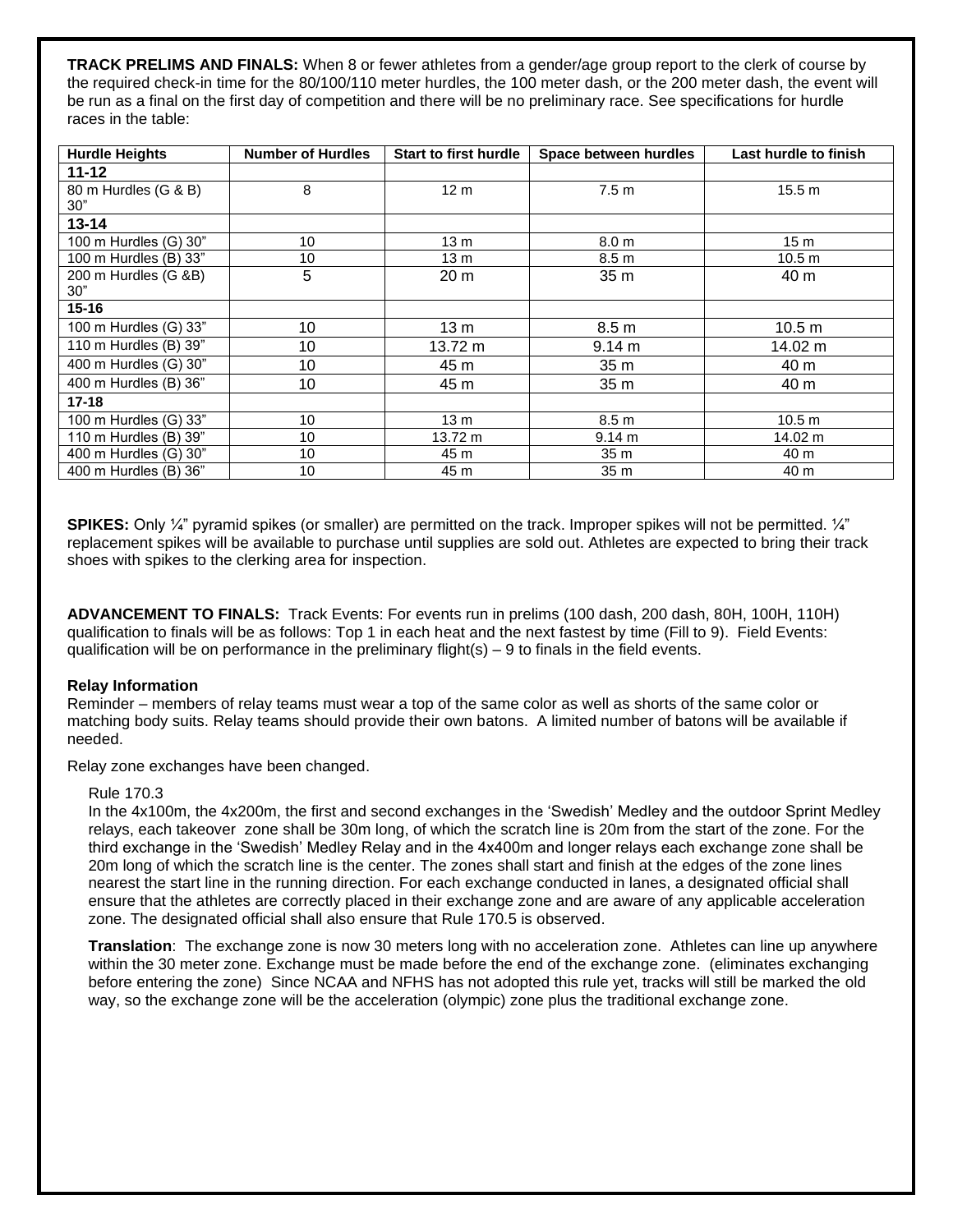#### **Starting Blocks (Rule 302.2(e))**

Athletes in the 15-16 and 17-18 age groups shall, in accordance with Rules 161, be required to use starting blocks for all events up to and including the 400 Meter Dash and the first leg of all relays where that leg does not exceed 400 meters. For athletes in the 8 & U, 9-10, 11-12, and 13-14 age groups general rules regarding the use of starting blocks and stance are waived (the use of starting blocks and stance is within the discretion of the competitor). The setting of a competitor's starting blocks other than by the competitor or an individual designated by the starter is prohibited.

All athletes will be required to use blocks supplied by the organizing committee.

#### **False Start Rule (302.2(d))**

False starts are called on individuals, not on the field. For the 8 and under, 9-10, 11-12 and 13-14 year old divisions, for a first false start by a competitor, a yellow and black (diagonally halved) card shall be raised in front of the respective competitor(s), and when lane markers are being used, a corresponding indication should be placed on the respective lane marker(s). For a second false start, the respective competitor(s) shall be disqualified.

The National Junior Olympic Championships will be held on July 25-31, 2022 in Sacramento, California. The top 8 athletes at the Region 8 Championships will qualify for the National Championships, in combined events the top 2 athletes will qualify. Information is available at**: <https://www.usatf.org/events/2022/2022-usatf-national-junior-olympic-track-field-cha>**

**Covid-19 Information: TBA**

**RECORDS:** Meet records maintained since 1984 are available at <http://www.wayzataresults.com/records> .

#### **CONTACT:**

**Name:** Josh Gerber (Meet Director) **Phone Number:** 612-849-0713 (text preferred) only call if emergency **E-mail: [josh@wayzataresults.com](mailto:josh@wayzataresults.com) (preferred method)**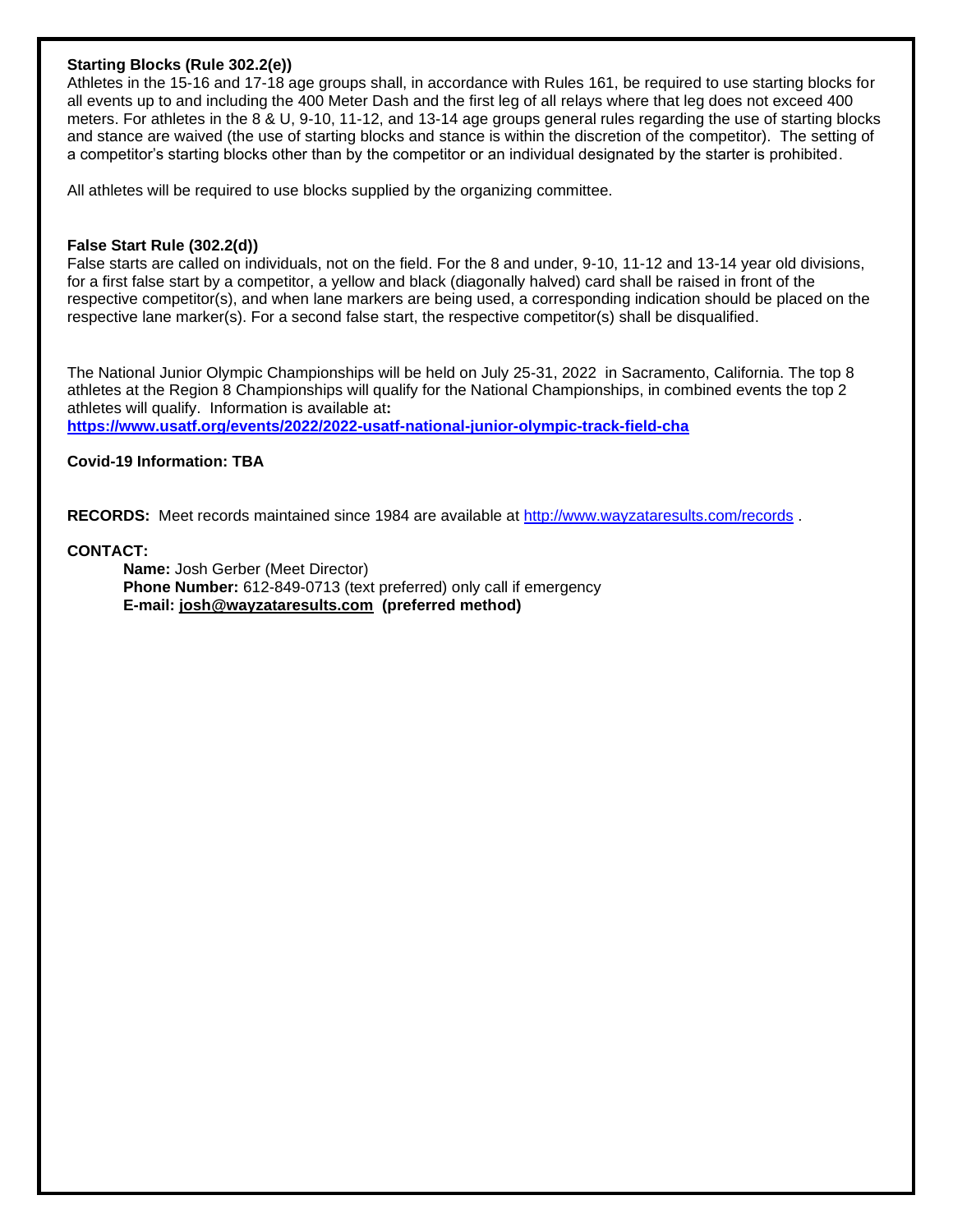## **MEET SCHEDULE:**

#### *Thursday, July 7*

|                     | Gates open to athletes and spectators at 11:30am |
|---------------------|--------------------------------------------------|
| 12:30 <sub>pm</sub> | Decathlon Day 1 (15-16B; 17-18M)                 |
| 1:00 <sub>pm</sub>  | Pentathlon (11-12G; 11-12B)                      |
| 1:30 <sub>pm</sub>  | Heptathlon Day 1 (15-16G; 17-18W)                |

## PLEASE NOTE THESE EVENTS WILL TAKE PLACE AT HAMLINE UNIVERSITY:

| 1536 Hewitt Ave, St. Paul, MN 55104 |                                  |  |  |
|-------------------------------------|----------------------------------|--|--|
| 6:00 <sub>pm</sub>                  | 2k Steeplechase (15-16B; 17-18M) |  |  |
| 6:15 <sub>pm</sub>                  | 2k Steeplechase (15-16G; 17-18W) |  |  |
| 6:00 <sub>pm</sub>                  | Hammer Throw (15-16B; 17-18M)    |  |  |
| 6:45 <sub>pm</sub>                  | Hammer Throw (15-16G; 17-18W)    |  |  |

## *Friday July 8*

Gates open to spectators and athletes at 9:00am Combined/Running Events:<br>10:00 am Pentathlon 13-14G; 13-14B 10:30 am Decathlon Day 2 15-16B; 17-18M 11:00 am Heptathlon Day 2 15-16G; 17-18W 1:30 pm Triathlon 9-10G; 9-10B 2:00 pm 1500 meter Race Walk 9-10G/B; 11-12G/B 2:30 pm 3000 meter Race Walk 13-14G/B; 15-16G/B; 17-18W/M

#### Field Events:

**Long Jump (2 pits)** 2:00 pm 8 & Under G/B 4:00 pm 9-10 G/B

## High Jump (2 pits)

3:30 pm 11-12G/B

#### *Saturday July 9*

Gates open to spectators and athletes at 7:00am

## *Saturday Field Event schedule:*

#### **Long Jump (2 pits)**

| $8:00 \text{ am}$  | 15-16 Boys and Girls |
|--------------------|----------------------|
| $10:00$ am         | 13-14 Boys and Girls |
| $12:30 \text{ pm}$ | 11-12 Boys and Girls |
| $2:30 \text{ pm}$  | 17-18 Men and Women  |

#### **Shot Put (2 Rings)**

| $8:00 \text{ am}$ | 8 & under Boys and Girls |
|-------------------|--------------------------|
| $9:15$ am         | 9-10 Boys and Girls      |
| 10:30 am          | 11-12 Boys and Girls     |
| 12:30 pm          | 13-14 Boys and Girls     |
| 2:00 pm           | 15-16 Boys and Girls     |
| 3:30 pm           | 17 -18 Men and Women     |

## **High Jump (2 Pits)**

| $8:00 \text{ am}$  | 17-18 Men and Women  |
|--------------------|----------------------|
| $10:00$ am         | 15-16 Boys and Girls |
| $12:15 \text{ pm}$ | 9-10 Boys and Girls  |
| $2:00 \text{ pm}$  | 13-14 Boys and Girls |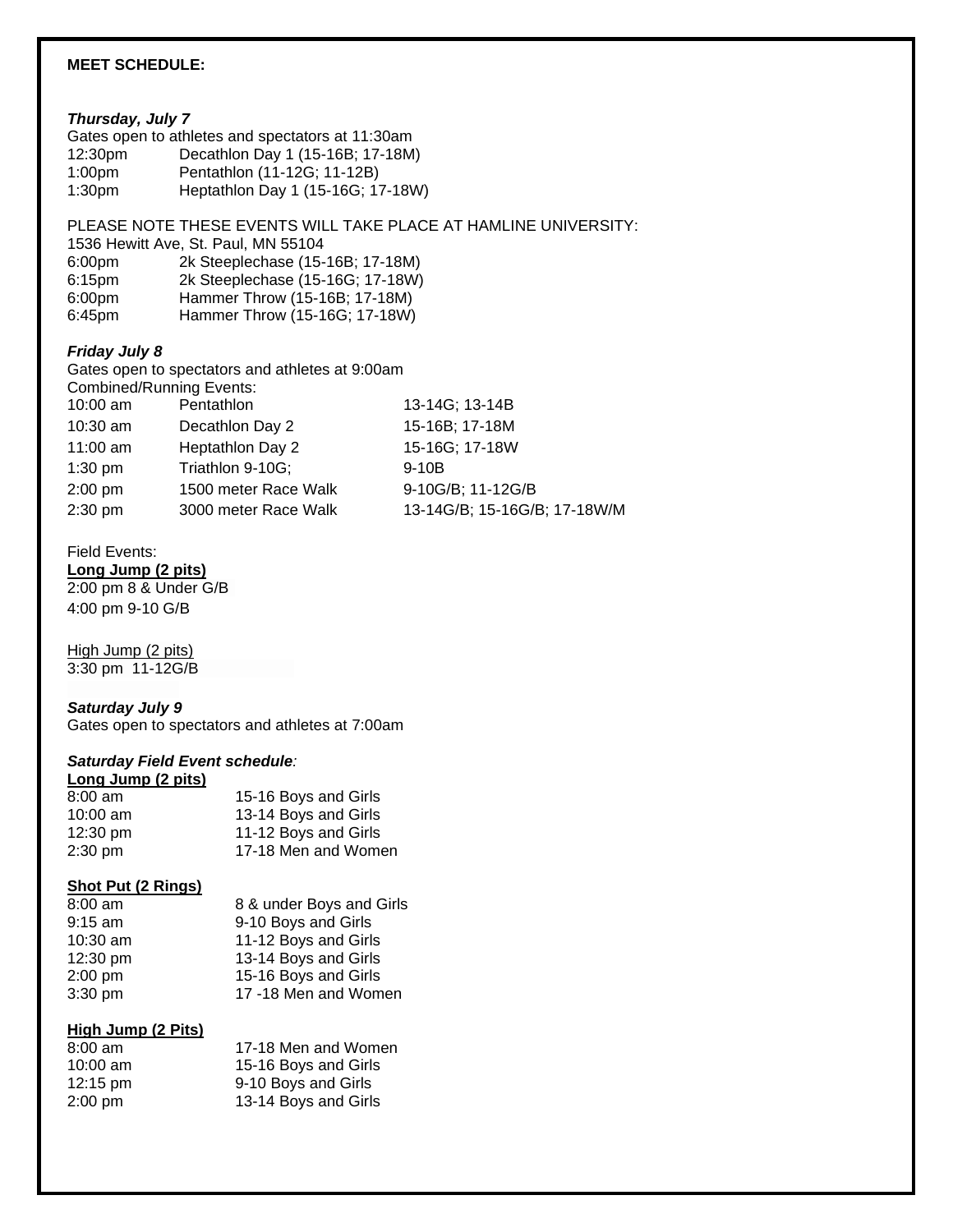## **Pole Vault (1 pit)**

9:00 am 13-14 Boys followed by 17-18 Men, then 15-16 Boys There will be appropriate warmup time between age groups Worker break (30 minutes) between 17-18 Men

## **Discus Throw (1 ring)**

| 17-18 Women |
|-------------|
| 17-18 Men   |
| 15-16 Girls |
| 15-16 Boys  |
| 13-14 Girls |
| 13-14 Boys  |
|             |

#### **Turbo Javelin Throw**

| $8:00$ am  | 9-10 Girls      |
|------------|-----------------|
| $9:15$ am  | 11-12 Boys      |
| $10:30$ am | 8 & Under Boys  |
| 12:15 pm   | 9-10 Boys       |
| $1:30$ pm  | 8 & Under Girls |
| 2:45 pm    | 11-12 Girls     |

#### *Saturday Track Schedule*

| $9:00$ am                | 100m dash          | prelims        |
|--------------------------|--------------------|----------------|
| 10:20 am                 | 4 x 800 relay      | finals         |
| 10:50 am                 | 80/100/110 hurdles | prelims        |
| 11:35 am                 | 4 x 100 relay      | finals         |
| 12:35 pm - 1:05 pm BREAK |                    |                |
| $1:05$ pm                | 400 m dash         | finals (timed) |
| 2:20 pm                  | 1500m run          | finals         |
| 3:40 pm                  | 200m dash          | prelims        |
|                          |                    |                |

## *Sunday June 19*

Gates open at 7:00 am

#### *Sunday Field Event Schedule*

#### **Triple Jump (2 pits)**

| $8:30$ am  | 17-18 Men & Women   |
|------------|---------------------|
| $9:40$ am  | 13-14 & 15-16 Boys  |
| $10:50$ am | 13-14 & 15-16 Girls |

#### **Discus (1 ring)**

| $9:15$ am  | 11-12 Girls |
|------------|-------------|
| 10:45 $am$ | 11-12 Boys  |

## **Javelin (1 runway)**

| 13-14 Girls |
|-------------|
| 13-14 Boys  |
| 15-16 Girls |
| 17-18 Women |
| 15-16 Boys  |
| 17-18 Men   |
|             |

#### **Pole Vault (1 pit)**

9:00 am 13-14 Girls followed by 15-16 Girls, then 17-18 Women There will be appropriate warmup time between age groups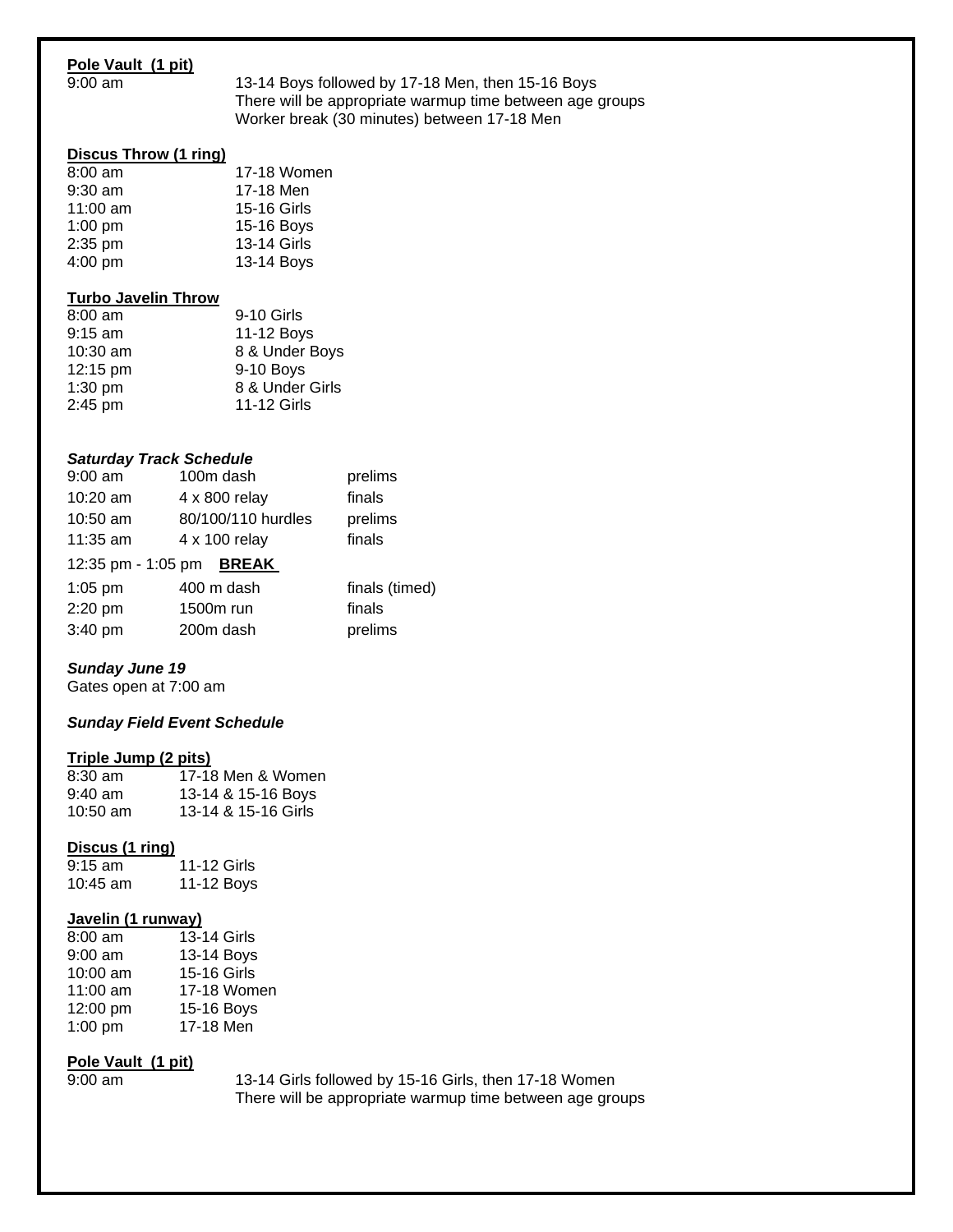## *Sunday Track Schedule*

| $9:00$ am | 3000m run             | finals |
|-----------|-----------------------|--------|
| 10:40 am  | 80/100/110 hurdles    | finals |
| 11:05 am  | 100m dash             | finals |
| 11:40 am  | 800m run              | finals |
| 12:55 pm  | 200/400 hurdlesfinals |        |
| $1:35$ pm | 200m dash             | finals |
| 2:05 pm   | 4 x 400 relay         | finals |